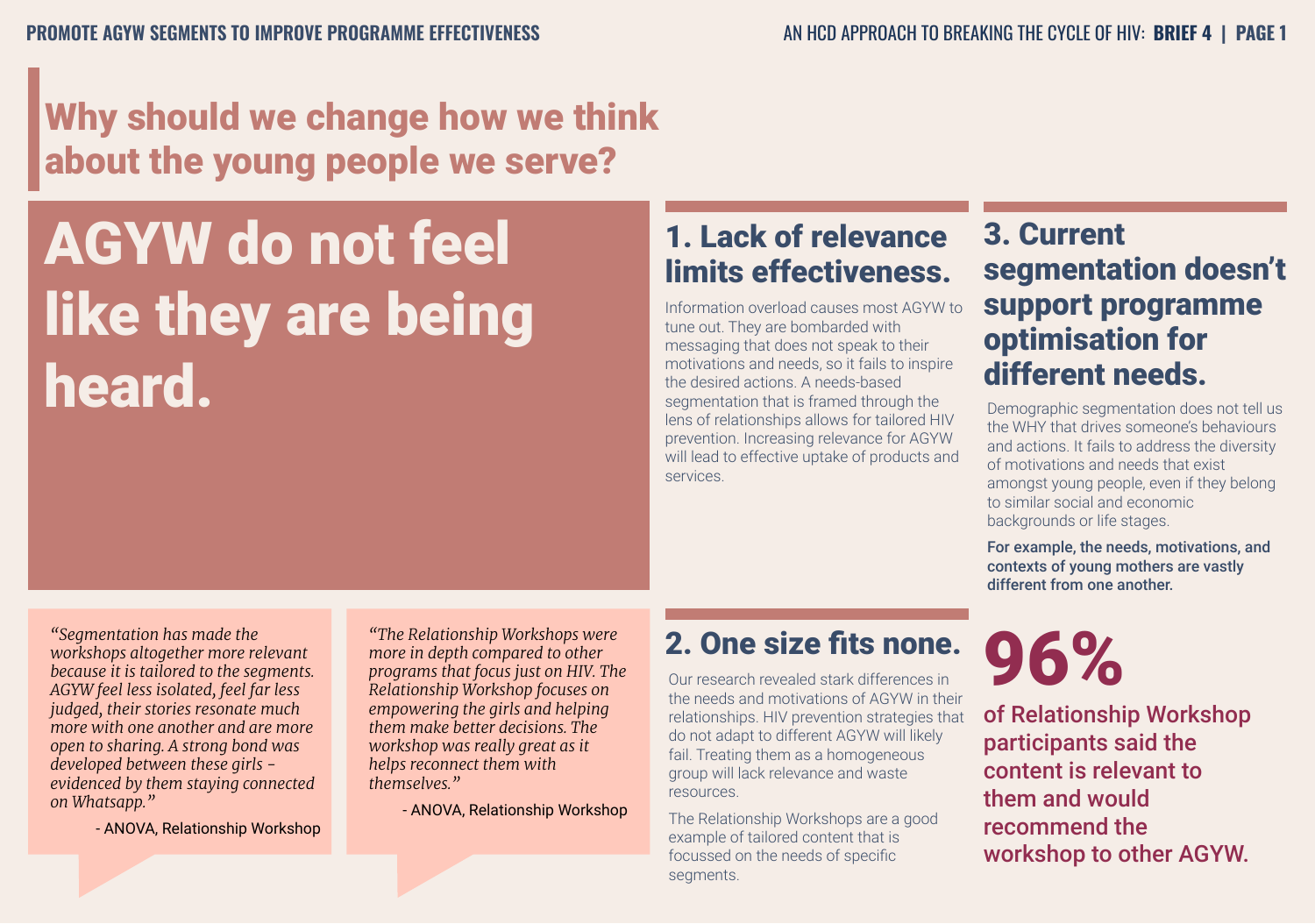### How should we change how we think about the people we serve?

## Recognise diversity and design for inclusion.

#### 1. Promote the use of both needs-based segmentation & HIV Prevention Journey.

Each of the segments have unique motivations and therefore unique pathways in their journey towards healthy relationships and HIV prevention habits. Improving implementing partners' ability to understand and work towards progressing AGYW segments in this journey will increase programme effectiveness. This framework can help identify and improve aspects of interventions where one-size-fits-all solutions fail to resonate.

This can be done by deploying Design Aids that enable implementing partners to design interventions that are tailored to the segment and Journey Stage.

For example, the Relationship Workshop from this project was adapted for relevance to the three segments. This was done simply and efficiently by:

- ●Optimising the tone of communication & facilitation style.
- Selecting content relevant to each segment's relationship goals.
- ●Running distinct groups of each segment to foster sisterhood.

Segmentation is not about turning people away, but simply grouping them more effectively. This approach is not about creating unnecessary complexity because simple adaptations create tremendous impact.

#### 2. Help partners use segments to improve the continuity of care.

Segments help partners to view the ecosystem of interventions and the experience of moving between them through the eyes of AGYW. This view will help partners align the AGYW experience with HIV programmes, improve linkages between programmes, and increase demand for services.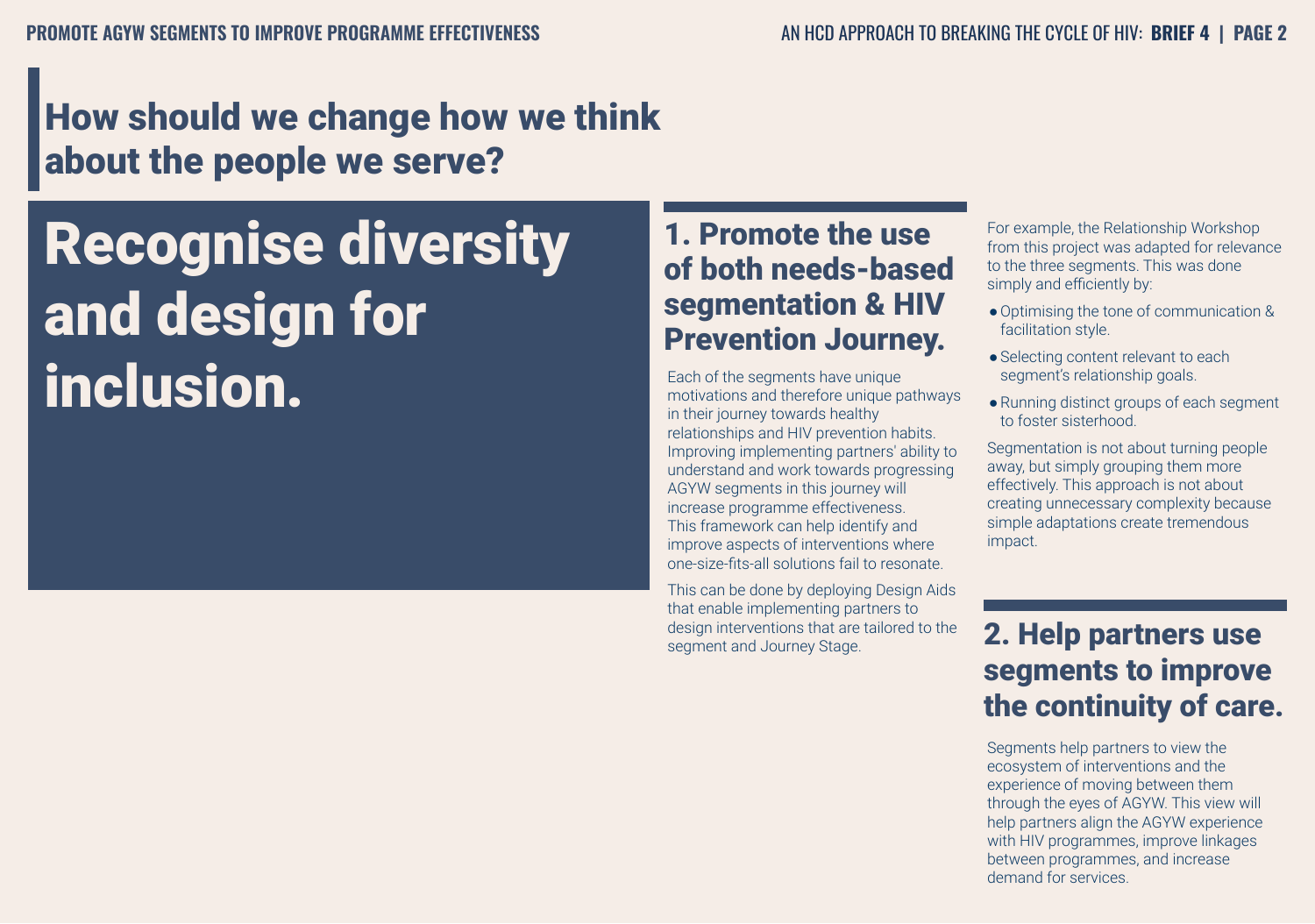### How should we change how we think about the people we serve?

#### 3. Reframe"risk assessment" to "relationships needs assessment."

The framing of risk assessment alienates AGYW during recruiting and demand creation. Improve the capacity of front-line teams to use segmentation for optimising programmes. Equip these teams with an understanding of each segment and how to adapt their delivery appropriately. Leverage the Classification Guidelines to select and group participants into programmes that are tailored for each segment.

Our work identified 3 types of AGYW based on their different relationship goals. Each segment has a unique motivation in the context of sexual